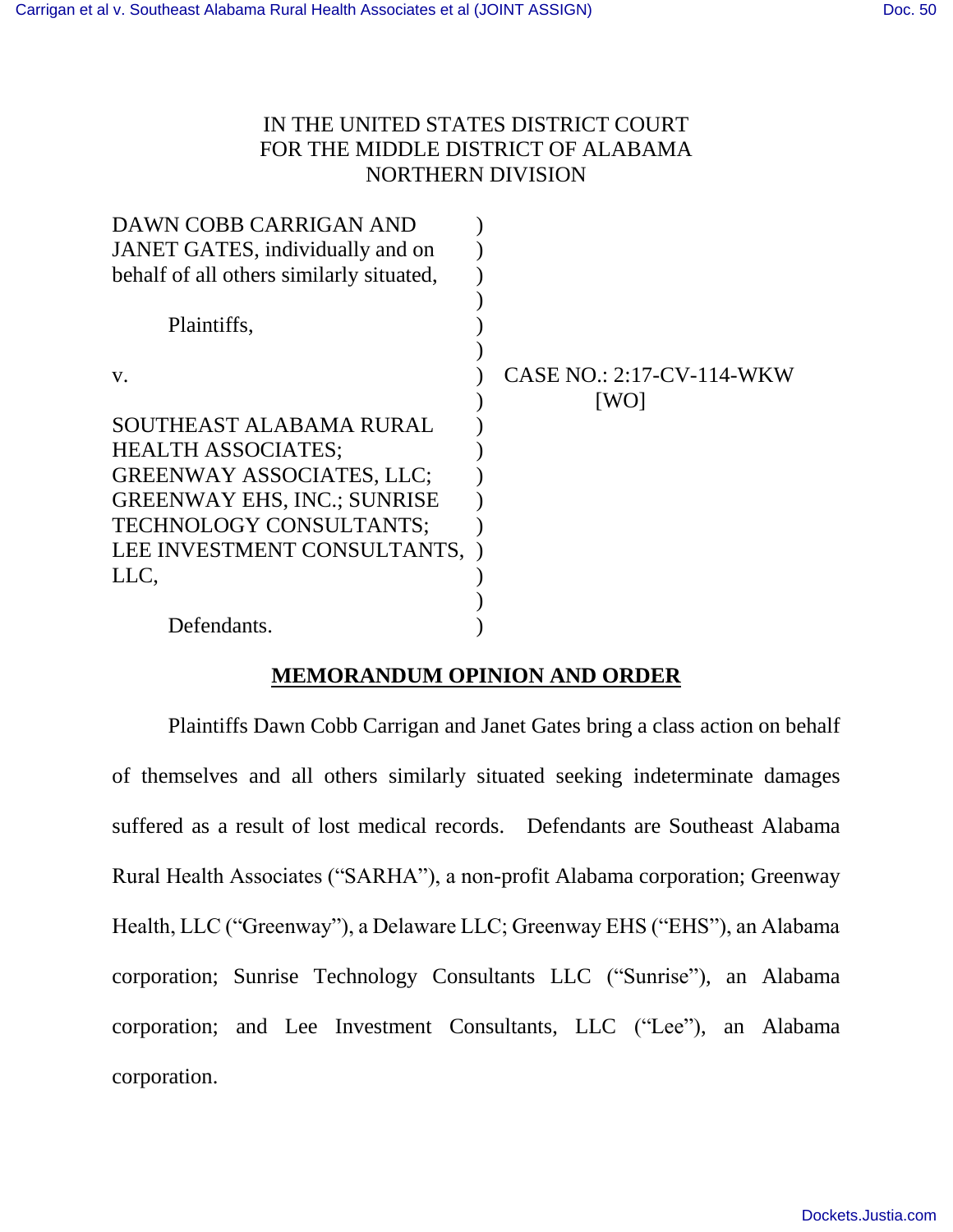Plaintiffs originally filed the lawsuit in the Circuit Court of Pike County, Alabama, but Defendants Greenway and EHS ("the Greenway Defendants") removed it here under the jurisdictional provision of the Class Action Fairness Act of 2005 ("CAFA"), *see* 28 U.S.C. §§ 1332(d)(11) and 1453.

Before the court is Plaintiffs' motion to remand for lack of subject-matter jurisdiction, filed pursuant to 28 U.S.C. § 1332. (Doc. # 28.) Plaintiffs argue that the amount in controversy is not satisfied and that there exists no diversity of citizenship. Alternatively, Plaintiffs argue that CAFA's local controversy exception precludes subject-matter jurisdiction. After careful consideration, the court finds that the motion to remand is due to be granted because Defendants have failed to establish that the amount in controversy requirement is satisfied.

### **I. STANDARD OF REVIEW**

Federal courts have a strict duty to exercise the jurisdiction conferred on them by Congress. *Quackenbush v. Allstate Ins. Co.*, 517 U.S. 706, 716 (1996). At the same time, "[f]ederal courts are courts of limited jurisdiction." *Burns v. Windsor Ins. Co.*, 31 F.3d 1092, 1095 (11th Cir. 1994). Against that legal backdrop, in actions removed from state court to federal court, federal courts usually strictly construe removal statutes, resolve all doubts in favor of remand, and place the burden of proving jurisdiction on the removing defendant. *Miedema v. Maytag Corp.*, 450 F.3d 1322, 1328–30 (11th Cir. 2006). However, the Supreme Court has made clear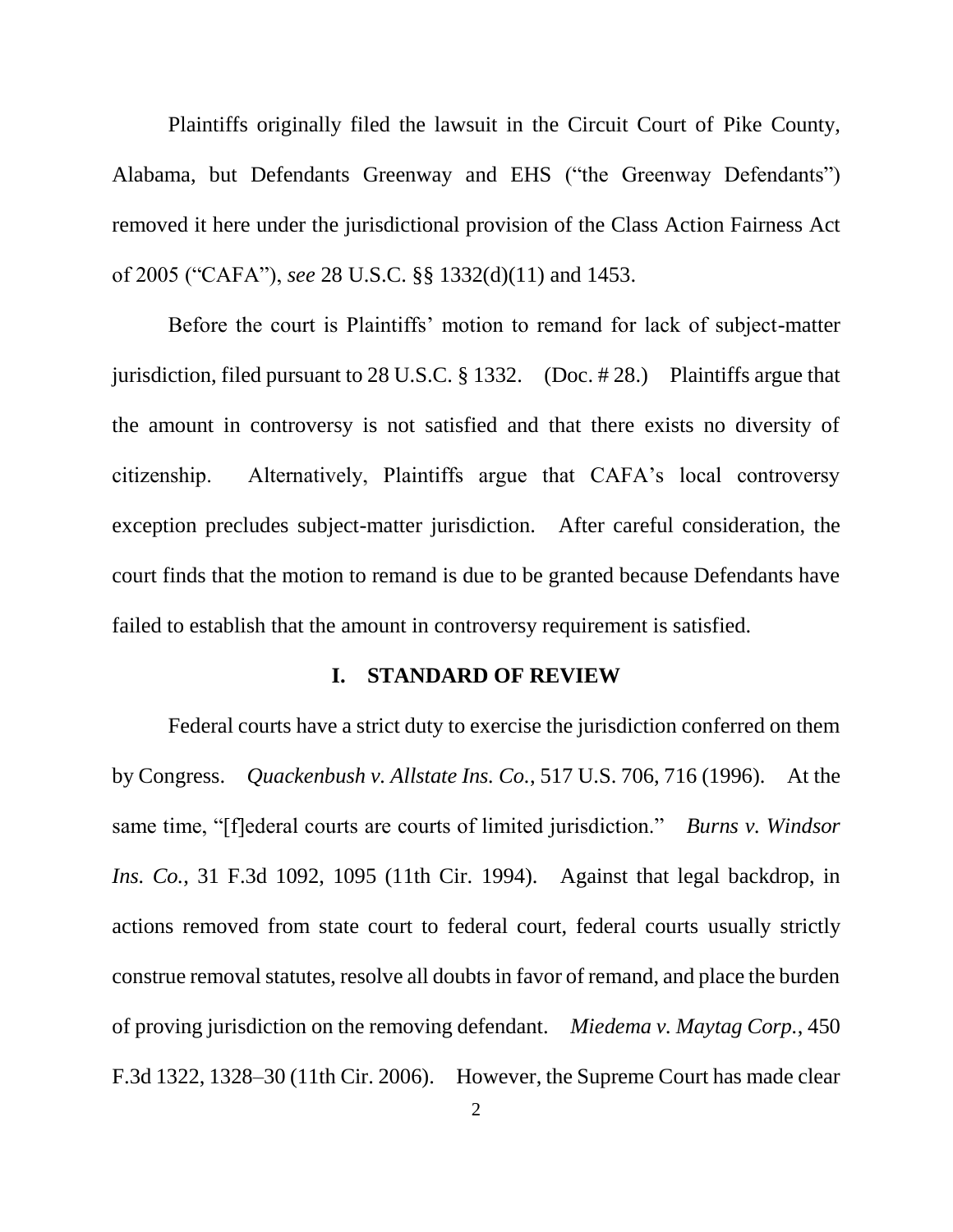that "no antiremoval presumption attends cases invoking CAFA, which Congress enacted to facilitate adjudication of certain class actions in federal court." *Dart Cherokee Basin Operating Co. v. Owens*, 135 S. Ct. 547, 554 (2014). Accordingly, there is no longer any presumption in favor of remand in deciding CAFA jurisdiction questions. *See Dudley v. Eli Lilly & Co.*, 778 F.3d 909, 912 (11th Cir. 2014).

#### **II. BACKGROUND**

In their class action complaint, Plaintiffs allege that Defendant SARHA failed to maintain patient medical records between November 2011 and August 2016 because of the other Defendants' failure to maintain properly the database that housed the medical records. (Compl. 1.) Specifically, Plaintiffs allege that Greenway, EHS, Sunrise, and Lee represented to SARHA that they maintained a backup database to secure the medical records when those Defendants knew that no such backup existed. (Compl. ¶¶ 9–10.) As a result, Plaintiffs argue, SARHA violated its duty to secure properly its patients' medical records, resulting in damages to Plaintiffs and the class they represent.

Plaintiffs seek relief for themselves and all others similarly situated for Defendants' failure to maintain medical records. The proposed class is defined as including "[a]ll persons in the State of Alabama who received treatment at SARHA medical facilities from November of 2011 through August 26, 2016 who were entitled under Alabama and Federal law to have their medical records properly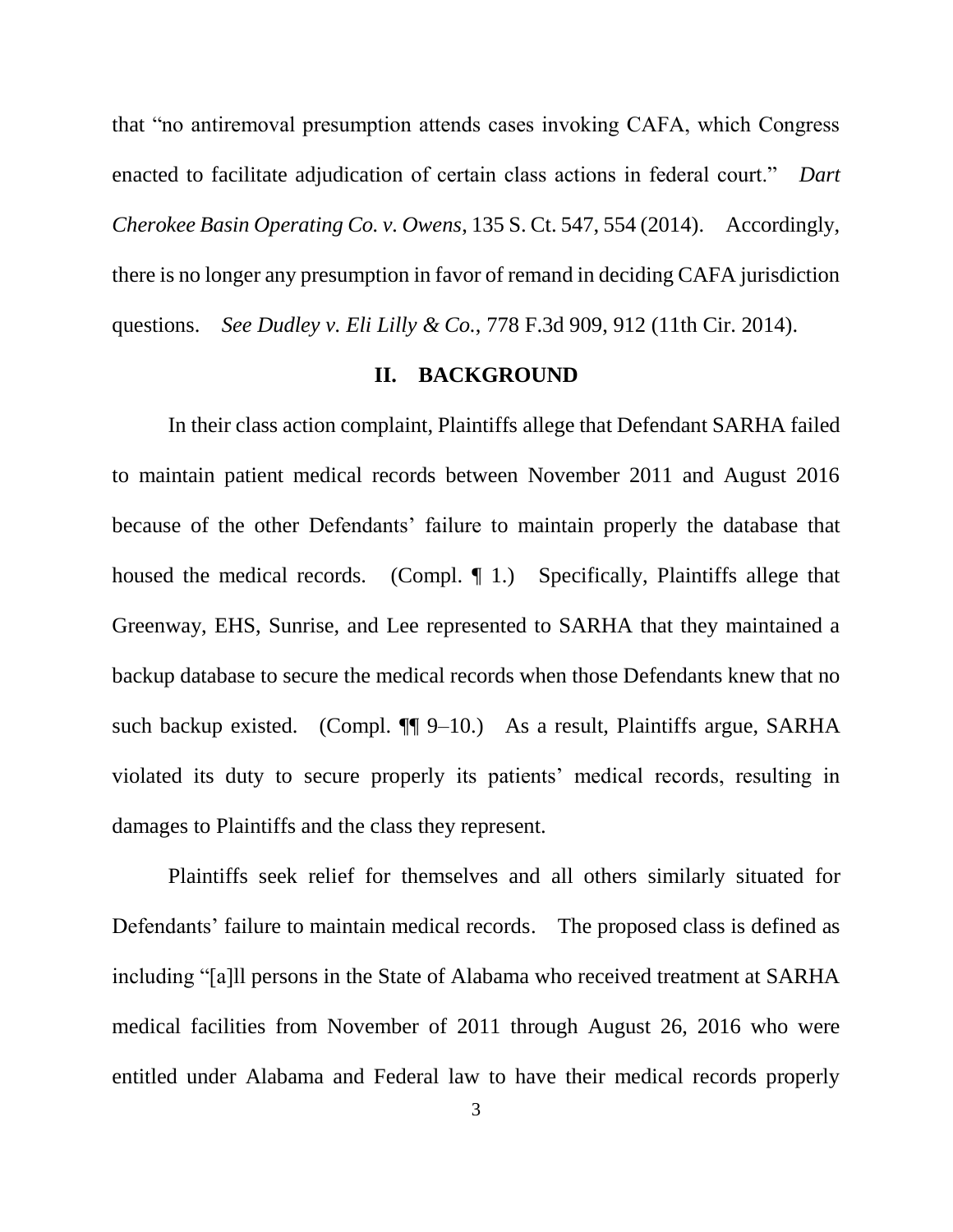preserved." (Compl. ¶ 15(I).) At the time the complaint was filed, SARHA had received over 700 separate requests for medical records, including subpoenas in ongoing litigation, requests from patients to forward information to specialists, request for vaccination records to enroll children in school, and requests for records to send to insurance providers. (Compl. ¶ 51.) It was unable to comply with any of these requests. (Compl.  $\P$  52.)

Specifically, Plaintiffs make two claims: (1) for a violation of Alabama Administrative Code Chapter 545-x-4-.08 and -.09, and (2) for negligence and wantonness. On each count, Plaintiffs do not make a specific demand for damages; instead, they demand "any and all available fines, penalties, damages, compensatory damages, punitive damages, attorney's fees, interest and costs." (Compl. ¶ 59.)

This case began in the Circuit Court of Pike County, and the Greenway Defendants removed it to the United States District Court for the Middle District of Alabama within thirty days of being served with a summons and copy of the complaint. *See* § 1332(d)(2) (governing class action removals); § 1446(b) (governing removal procedures). In their notice of removal, the Greenway Defendants contend that jurisdiction of this CAFA action is proper because the minimal diversity requirements are satisfied, there are more than 100 plaintiffs, and the monetary claims exceed \$5 million in the aggregate. (Not. of Removal ¶ 8); *see* § 1332(d)(2), (5). Specifically, Defendants argue that, based on certain provisions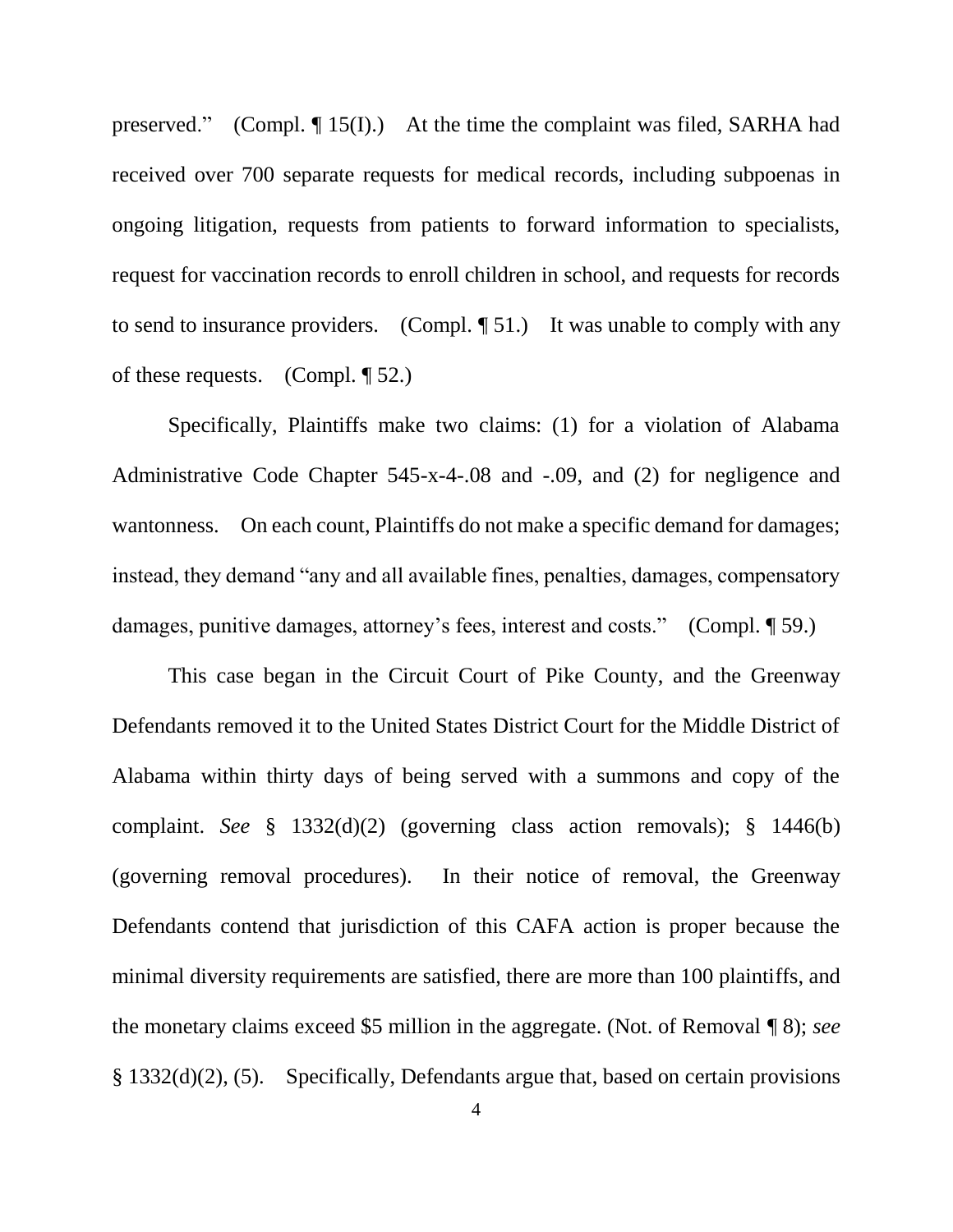of the Alabama Code that empower a commission to fine medical practitioners up to \$10,000 per violation, the amount in controversy is satisfied, given that the class allegedly numbers 70,000. (Not. of Removal ¶ 18); *see* Ala. Code §§ 34-24-360, - 381.

Plaintiffs responded by filing a motion to remand to state court. They challenge the Greenway Defendants' ability to prove that the amount in controversy and minimal diversity requirements under CAFA are satisfied. (Mot. to Remand 4–7.) Alternatively, Plaintiffs argue that CAFA's local controversy exception applies to preclude jurisdiction. (Mot. to Remand 8–9.)

## **III. DISCUSSION**

CAFA gives district courts subject-matter jurisdiction to entertain class actions removed from state courts provided that four requirements are met: "(1) an amount in controversy requirement of an aggregate of \$5,000,000 in claims; (2) a diversity requirement of minimal diversity; (3) a numerosity requirement that the action involve the monetary claims of 100 or more plaintiffs; and (4) a commonality requirement that the plaintiffs' claims involve common questions of law or fact." *Lowery v. Ala. Power Co.*, 483 F.3d 1184, 1202–03 (11th Cir. 2007); *see* 28 U.S.C. § 1332(d)(11). Here, Plaintiffs challenge two of these requirements—the amount in controversy and minimal diversity requirements—and also argue that the local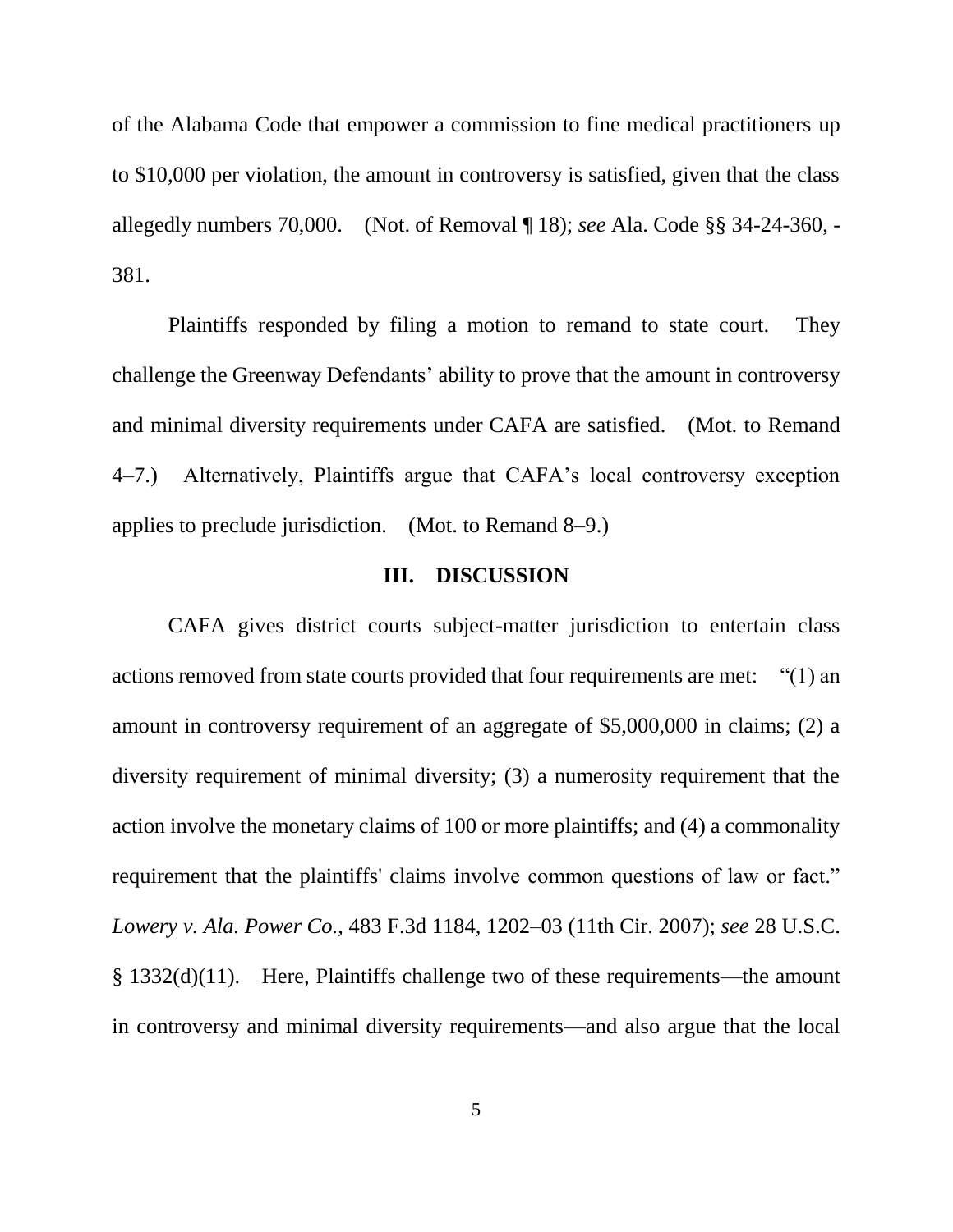controversy exception to CAFA applies even if the threshold CAFA requirements are satisfied.

Defendants have failed to establish that the amount in controversy requirement is satisfied, so there exists no subject-matter jurisdiction and this action is due to be remanded to state court. For that reason, Plaintiffs' remaining arguments will not be considered and this action must be remanded to state court.

"CAFA does not change the traditional rule that the party seeking to remove the case to federal court bears the burden of establishing federal jurisdiction." *Evans v. Walter Indus., Inc.*, 449 F.3d 1159, 1164 (11th Cir. 2006). Therefore, when "the plaintiff has not pled a specific amount of damages, the removing defendant must prove by a preponderance of the evidence that the amount in controversy exceeds the jurisdictional requirement." *Williams v. Best Buy Co., Inc.*, 269 F.3d 1316, 1319 (11th Cir. 2001).

In determining whether the amount in controversy is satisfied, "a court may rely on evidence put forward by the removing defendant, as well as reasonable inferences and deductions drawn from that evidence." *Dudley*, 778 F.3d at 912– 13. The removing defendant "is not required to prove the amount in controversy beyond all doubt or to banish all uncertainty about it." *Pretka v. Kolter City Plaza II, Inc.*, 608 F.3d 744, 754 (11th Cir. 2010). However, "the defendant is not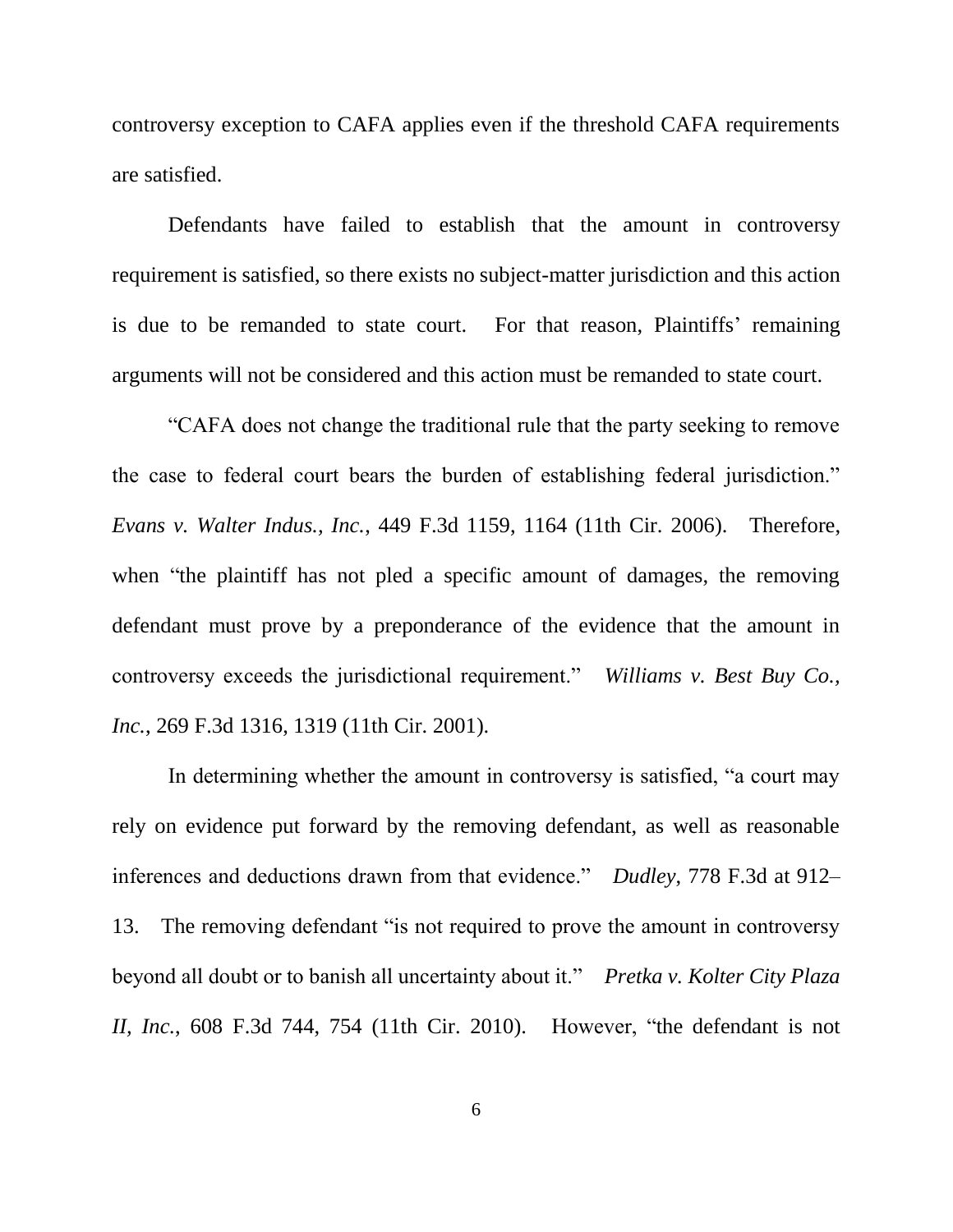excused from the duty to show by fact, and not mere conclusory allegation, that federal jurisdiction exists." *Lowery*, 483 F.3d at 1217.

Plaintiffs argue that the amount in controversy requirement is not satisfied because Defendants have not proved, by a preponderance of the evidence, that the amount exceeds \$5,000,000. As the party seeking removal, Defendants bear the burden of proof, and, Plaintiffs argue, they have failed to do so here.

In favor of removal, Defendants point to sections of the Alabama Code that grant the Medical Licensure Commission the power to levy fines on medical practitioners up to \$10,000 for each failure to maintain a medical record. (Docs. # 1, 33); *see* Ala. Code §§ 34-24-360, -381. According to Defendants, using this code section to determine the amount in controversy is "possibly the only way[] to estimate the amount in controversy." (Doc. # 33, at 4.) And, considering the "sheer size" of the purported class, Defendants argue, the amount in controversy must be satisfied. (Doc. # 33, at 4.)

However, Defendants do not explain how the Alabama Code provisions are relevant to determining the amount in controversy in this case. By its own terms, the cited section of the Code gives the Medical Licensure Commission the "power and duty to . . . fine any licensee whenever the licensee shall be found guilty on the basis of substantial evidence of . . . [f]ailure to maintain for a patient a medical record which meets the minimum standards stated in the rules and regulations promulgated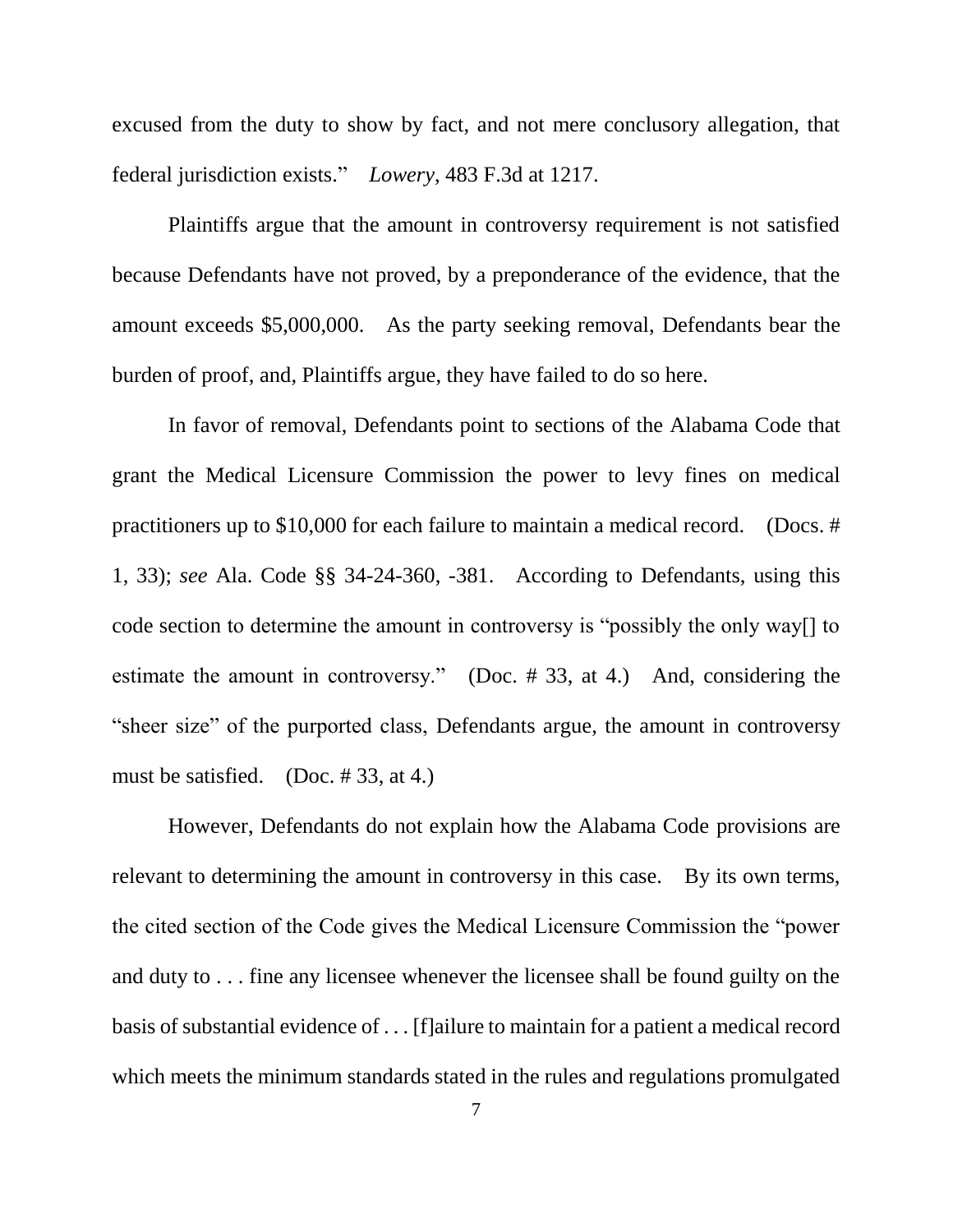by the commission." Ala. Code § 34-24-360. As Defendants admit, (Doc. # 1, ¶ 17), the provisions apply only to medical practitioners, of which there are none in this case. Moreover, even if a medical practitioner were involved in this case, the Code does not provide for a private cause of action, but for administrative fines. Simply put, Defendants have failed to show how the cited portions of the Alabama Code are relevant to determining the amount in controversy.

Defendants do not offer any evidence whatsoever about Plaintiffs' damages. Instead, they claim that unrelated provisions of the Alabama Code are the only way to prove that the amount in controversy requirement is satisfied. If that is so, then Defendants *cannot* prove that the amount is satisfied in this case. Even "[t]hough the defendant . . . may have no actual knowledge of the value of the claims, the defendant is not excused from the duty to show by fact, and not mere conclusory allegation, that federal jurisdiction exists." *Lowery*, 483 F.3d at 1217. Here, Defendants have offered little more than conclusory allegations that the claims exceed \$5,000,000. They must do more to come within federal subject-matter jurisdiction.

## **IV. CONCLUSION**

The removing Defendants have failed to meet their burden of proving federal jurisdiction under CAFA. It is, therefore, ORDERED that Plaintiffs' motion to